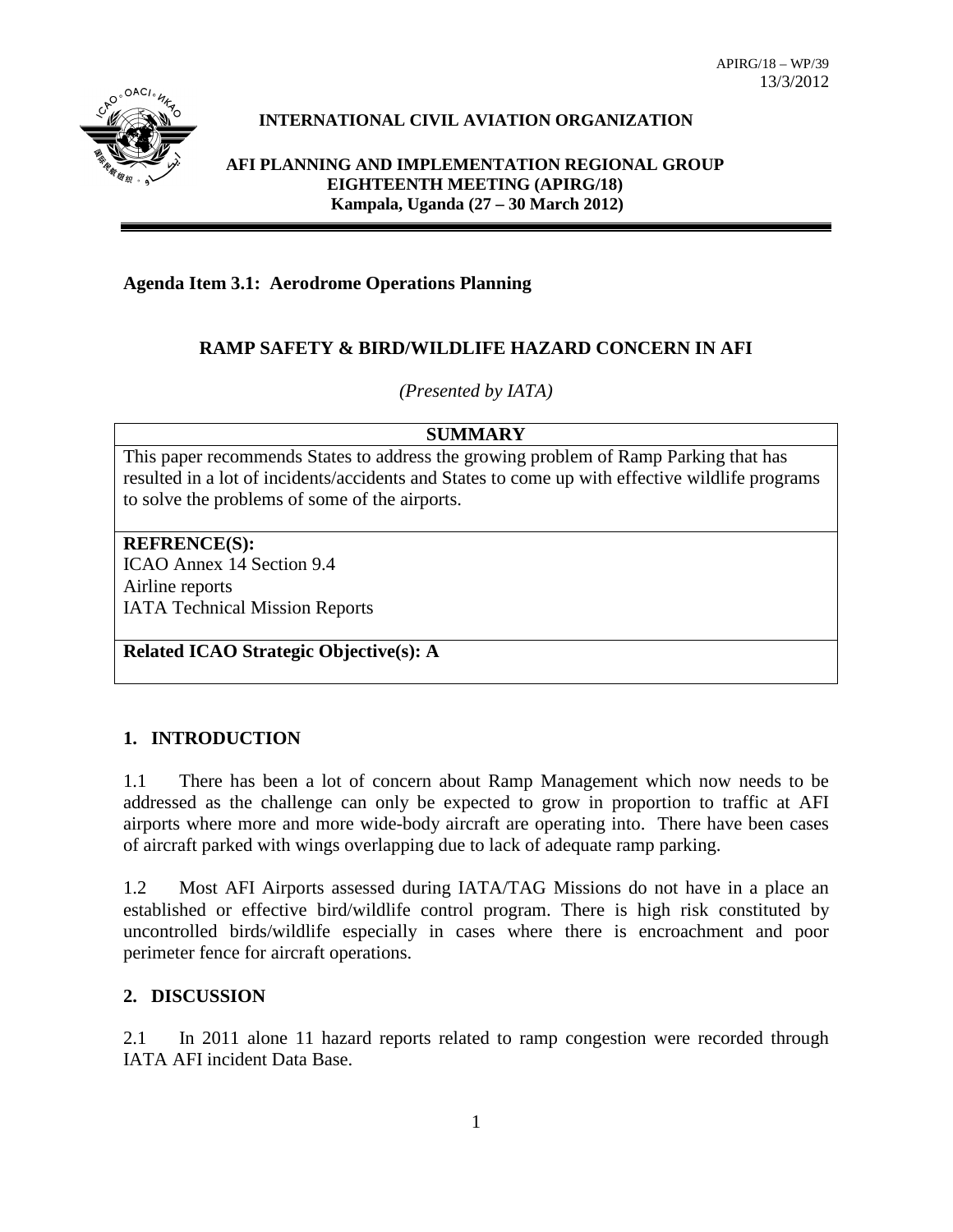In 2010 we recorded four (4) ramp accidents namely:

- In Khartoum, on October 1, 2010, a parked emirates Airbus A340 was preparing for take off when it was struck by the wing of a passing KLM Airbus A330-200;
- On October 5, 2010 at Kotoka International Airport, Ghana, two aircraft Lufthansa Flt 567 and Turkish Airlines Flt 624, tipped at the wings on the tarmac as the latter prepared to taxi for take-off;
- In December 2010 with a ramp heavily congested during Hajj, a KLM aircraft parked on the taxiway had to make almost a 180 turn and almost hit another aircraft parked only one (1) metre away and;
- Also in December a ground Service vehicle struck an Air Burkina aircraft at Yoff Leopol Sedar in Dakar.

The above incidents are only but a hint of the reality of the chaos prevailing on our ramps and therefore a lot has to be done to rectify current situation.

2.2 Wildlife challenge has been most common at those airports with poor security perimeter which is further compounded by encroachment that in turn results in a lot dumping of waste.

## **3. ACTION BY THE MEETING**

- 3.1 The meeting is invited to:
	- a) Recommend that States ensure that all aerodrome charts clearly indicate parking as designated per aircraft type in accordance with ICAO Annex 14 – refer to **Appendix A** for a typical AFI airport example showing outdated parking versus more space efficient nose in set up.
	- b) States to update/include apron layout/parking stands in their aeronautical publications.
	- c) Recommend that States implement parking of aircraft using Wing Marshals in order to minimize incidents/accidents.
	- d) Recommend implementation of well researched bird/wildlife control programs.

---------